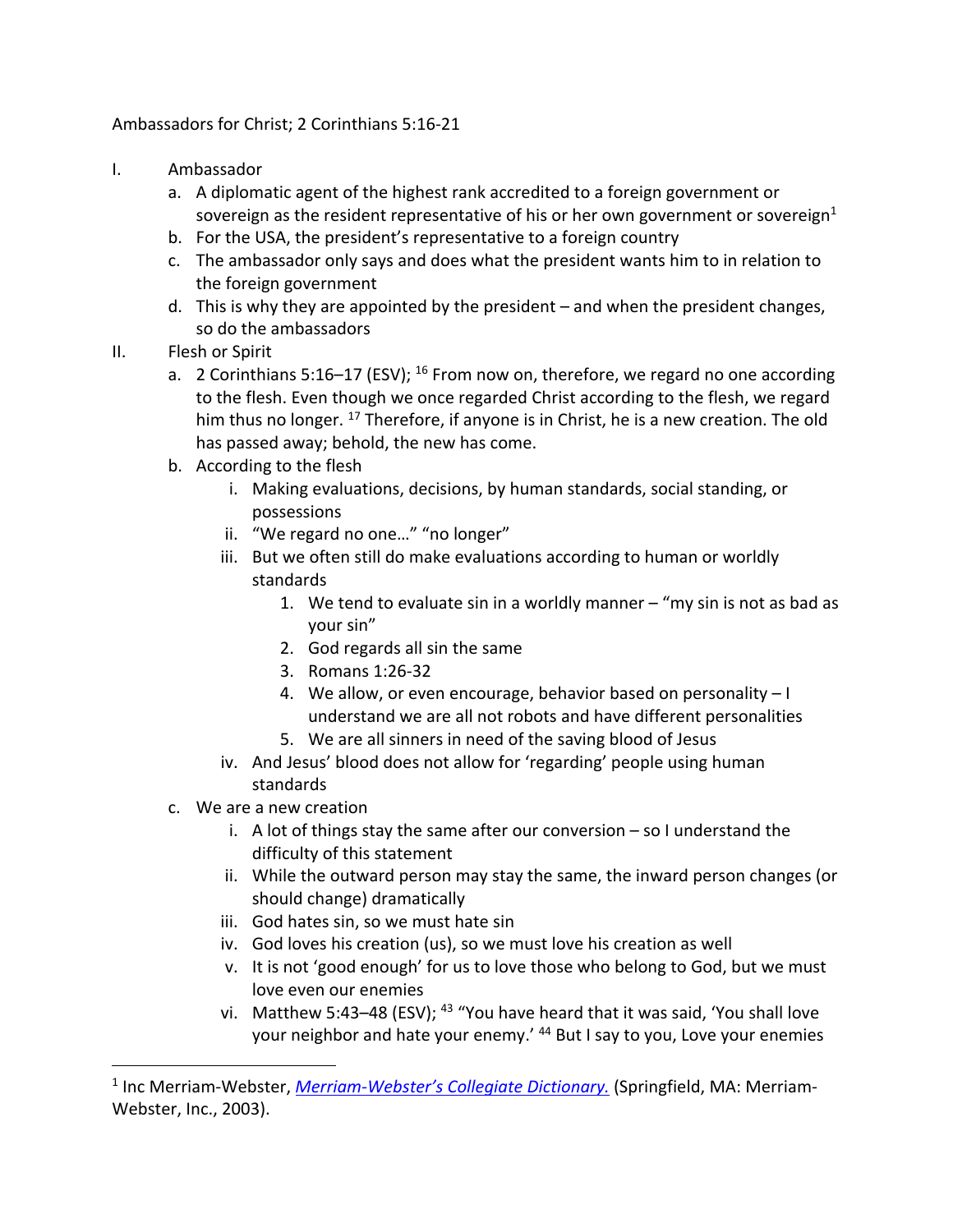and pray for those who persecute you,  $45$  so that you may be sons of your Father who is in heaven. For he makes his sun rise on the evil and on the good, and sends rain on the just and on the unjust. <sup>46</sup> For if you love those who love you, what reward do you have? Do not even the tax collectors do the same? <sup>47</sup> And if you greet only your brothers, what more are you doing than others? Do not even the Gentiles do the same? <sup>48</sup> You therefore must be perfect, as your heavenly Father is perfect.

- d. We must remember that our enemy is not God's creation (humanity), but evil and unrighteousness
- e. Ephesians 6:10–12 (ESV);  $^{10}$  Finally, be strong in the Lord and in the strength of his might.  $11$  Put on the whole armor of God, that you may be able to stand against the schemes of the devil.  $^{12}$  For we do not wrestle against flesh and blood, but against the rulers, against the authorities, against the cosmic powers over this present darkness, against the spiritual forces of evil in the heavenly places.
- f. A very true and wise saying, "hate the sin, not the sinner" just not practiced nearly enough
- III. Our Ministry
	- a. 2 Corinthians 5:18-19 (ESV); <sup>18</sup> All this is from God, who through Christ reconciled us to himself and gave us the ministry of reconciliation;  $19$  that is, in Christ God was reconciling the world to himself, not counting their trespasses against them, and entrusting to us the message of reconciliation.
	- b. Our ministry is a ministry of reconciliation (a reestablishment of an interrupted or broken relationship)
	- c. Meaning we facilitate the repair of the sinner's relationship with God and we can't do that if we hate the person, if we accuse them of sinful behavior and consign them to spiritual death, eternal destruction away from the presence of the Lord
	- d. The power of reconciliation is in the Gospel
		- i. We show sinners the love that God has for his creation (humanity) and His desire for us to spend eternity with Him
		- ii. We love them while showing them the Gospel and how God wants to turn their (our) broken lives over to Him
		- iii. We show them how turning over our broken lives and living for God brings purpose and fulfillment for us
		- iv. We show them that they no longer have to be a slave to sin, but have been set free in Christ
	- e. God gives this ministry to us, the reconciled
- IV. Reconciled
	- a. 2 Corinthians 5:20 (ESV); Therefore, we are ambassadors for Christ, God making his appeal through us. We implore you on behalf of Christ, be reconciled to God.
	- b. God uses us to appeal to the lost and broken of this world to be saved we are His ambassadors
		- i. We can only say what He wants us to say
		- ii. We can only do what He wants us to do
		- iii. Which is to love Him and love humanity